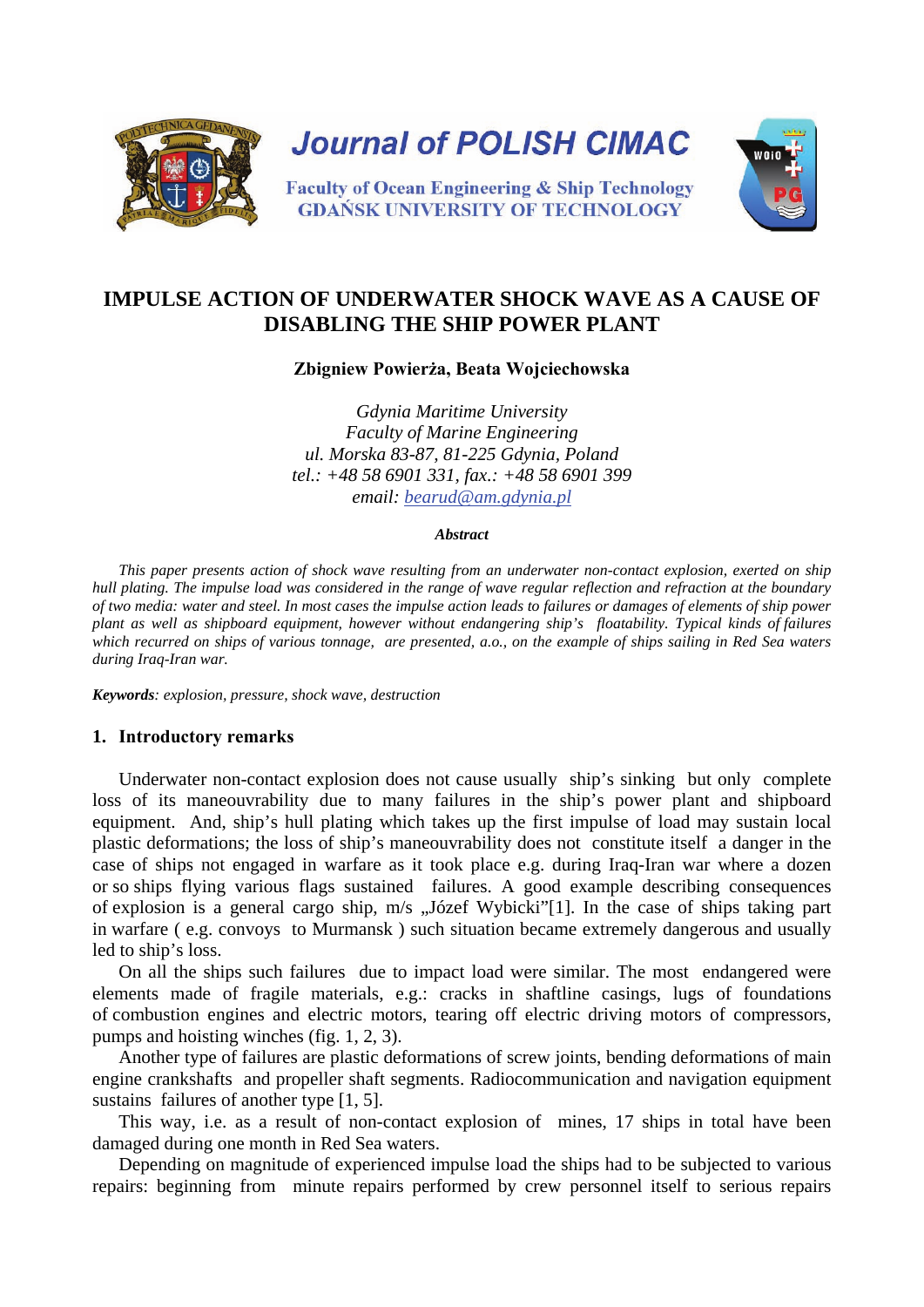in shipyards, lasting many months.



*Fig. 1. A crack in upper casing of shaftline bearing*



*Fig. 2. Foundation bolts torn off the seating of main engine's turbocharger*



*Fig. 3. Electric driving motor torn off the hoisting winch body*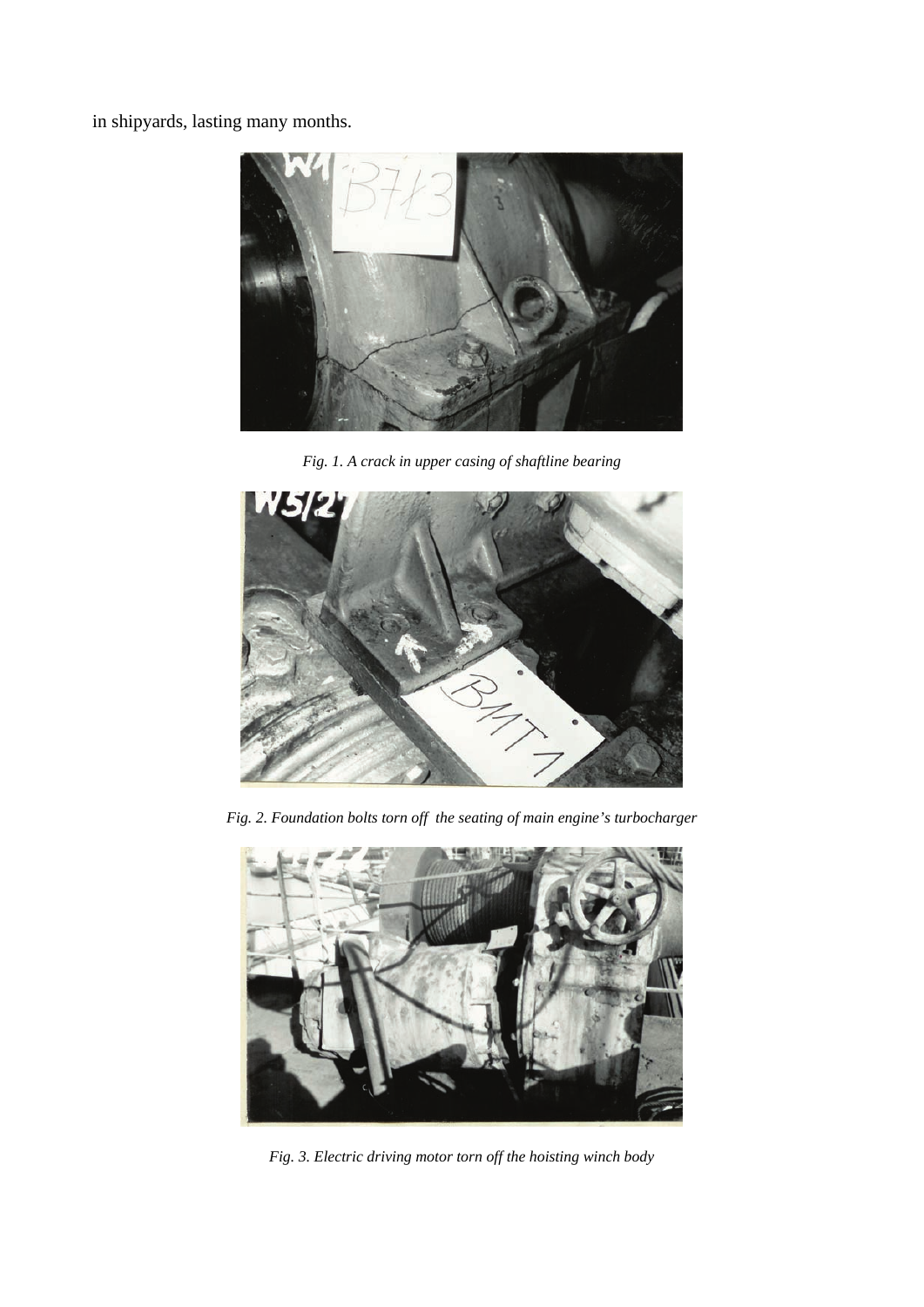### **2. Reflection and refraction of two-dimensional acoustic wave**

Value of impulse load resulting from shock wave action to ship's hull plating decides on acceleration to which ship equipment elements are subjected.

In [2] is presented the load resulting from shock wave reflection from non-deformable plane, both in the regular and irregular range.

In this paper the load applied to a flat wall is considered in regular range, with taking into account wave refraction at its passing into the other medium.



*Fig. 4. Acoustic wave reflection from and refraction at a flat wall*

Fronts of incident wave and reflected one propagate in the medium I (water). The refracted wave penetrates the medium II (steel). In the zone 1 limited by the front of the waves OC and OE the both media, I and II, are undisturbed. In the zone 2 between the incident wave and reflected one, OC and OD, the medium is disturbed at the parameters of the incident wave. In the zone 3 between the dividing boundary AB and the reflected wave front OD, the medium I is disturbed by the reflected wave parameters. In the zone contained between the refracted wave front OE and the dividing boundary AB, the medium II is disturbed by the refracted wave parameters (fig. 4).

Where:

- AB boundary between two media: I and II,
- OC incident wave front,
- OD reflected wave front,
- OE refracted wave front,
- $\alpha_1$  incidence angle,
- $\alpha_2$  reflection angle,
- $\alpha_3$  refraction angle,
- $c_1, c_2, c_3$  wave propagation velocities in the media: I and II, respectively,
- $\rho_1$ ,  $\rho_2$  density of the media: I and II,
- $p_1, p_2, p_3$  pressure of incident, reflected and refracted wave, respectively.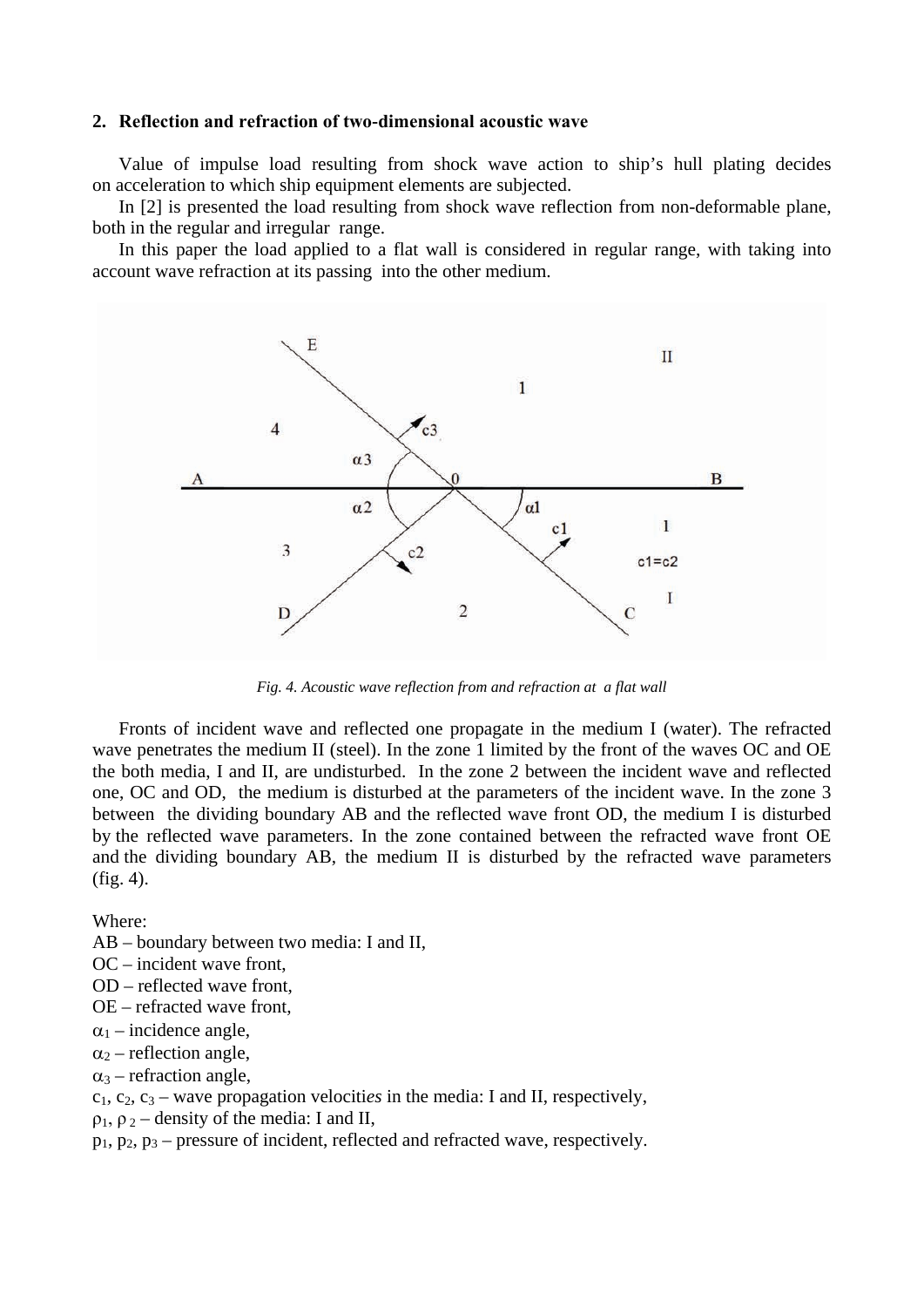By making use of: the regular reflection condition, the crossing point of wave fronts on the boundary of media, Snellius principle, as well as the continuity conditions [4] it yields:

from the reflection condition:  $\alpha_1 = \alpha_2$  i  $c_1 = c_3$ 

and, from the Snellius principle:

$$
\frac{c_1}{\sin \alpha_1} = \frac{c_3}{\sin \alpha_3} \Rightarrow \frac{\sin \alpha_1}{\sin \alpha_3} = \frac{c_1}{c_3}
$$
 (1)

From the continuity condition of velocity of normal displacements and pressures on the dividing boundary of the media it results that:

$$
c_1 \cos \alpha_1 - c_2 \cos \alpha_2 = c_3 \cos \alpha_3
$$
  
\n
$$
p_1 + p_2 = p_3
$$
\n(2)

The formulas for pressure of reflected wave and refracted one have the form:

$$
\frac{p_2}{p_1} = \frac{\rho_2 c_3 \cos \alpha_1 - \rho_1 c_1 \sqrt{1 - \frac{c_3^2}{c_1^2} \sin^2 \alpha_1}}{\rho_2 c_3 \cos \alpha_1 + \rho_1 c_1 \sqrt{1 - \frac{c_3^2}{c_1^2} \sin^2 \alpha_1}}
$$
(3)

$$
\frac{p_3}{p_1} = \frac{2\rho_2 c_3 \cos \alpha_1}{\rho_2 c_3 \cos \alpha_1 + \rho_1 c_1 \sqrt{1 - \frac{c_3^2}{c_1^2} \sin^2 \alpha_1}}
$$
(4)



*Fig. 5. The pressure*  $p_2$  *on the reflected wave front in function of the incidence angle*  $\alpha_1$  *and the shock wave pressure p1*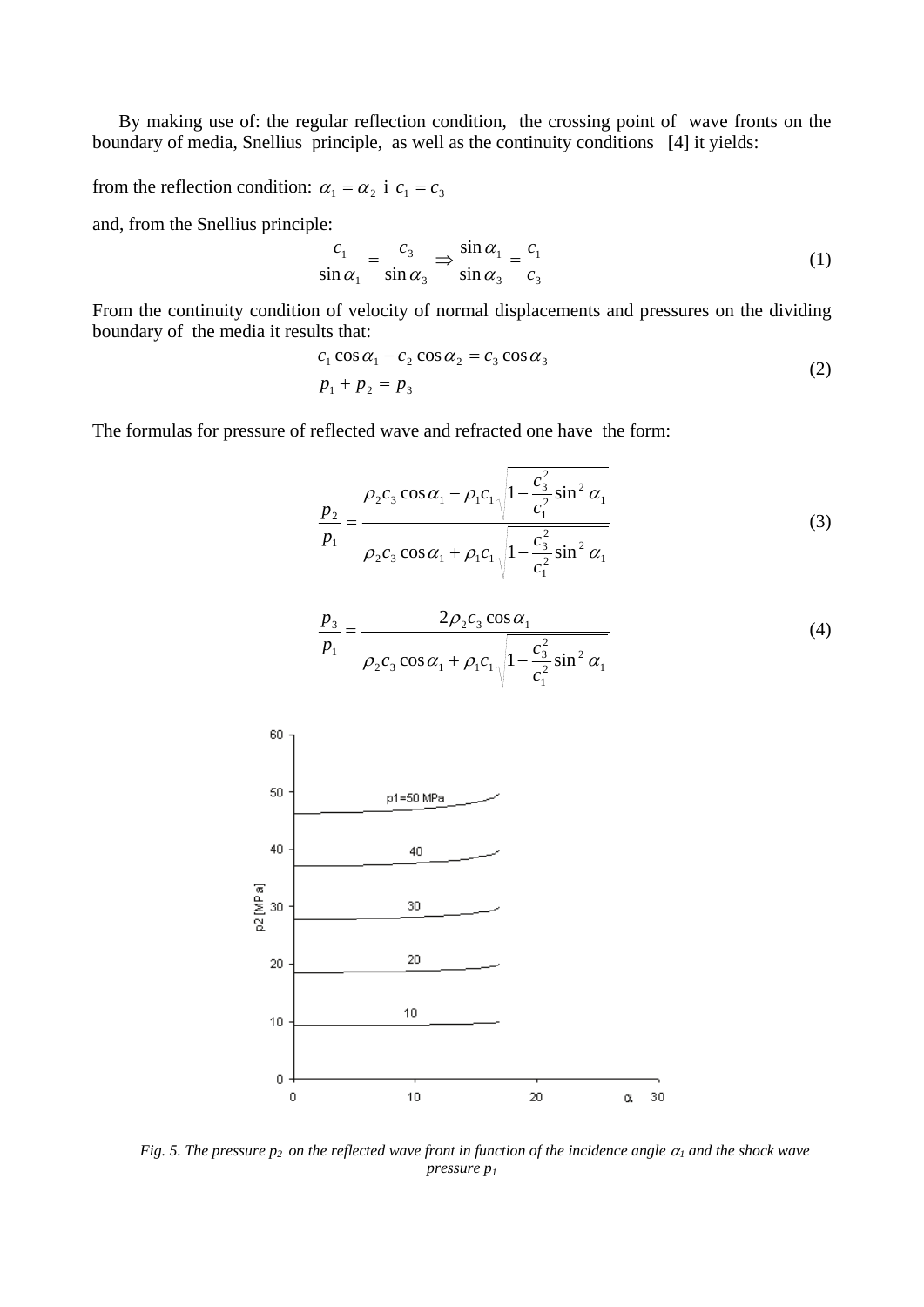

*Fig.6. The pressure p<sub>3</sub> on the refracted wave front in function of the incident angle*  $\alpha_1$  *and the shock wave pressure p1*

The shock wave pressure at cross-section of a perfectly stiff wall was considered in [2]. Formulating the equation of mass conservation, equation of momentum, and equation of the state Teta, one has calculated the pressure acting on ship's hull plating ( i.e. the pressure due to reflected wave ), hence also the impact load.

The pressure  $p_2$  applied to the wall in function of the incidence angle  $\alpha_1$  and the shock wave pressure  $p_1$  is presented in fig. 7:



*Fig. 7. The pressure p<sub>2</sub> applied to the wall in function of the incidence angle*  $\alpha_l$  *and the shock wave pressure p<sub>1</sub>*